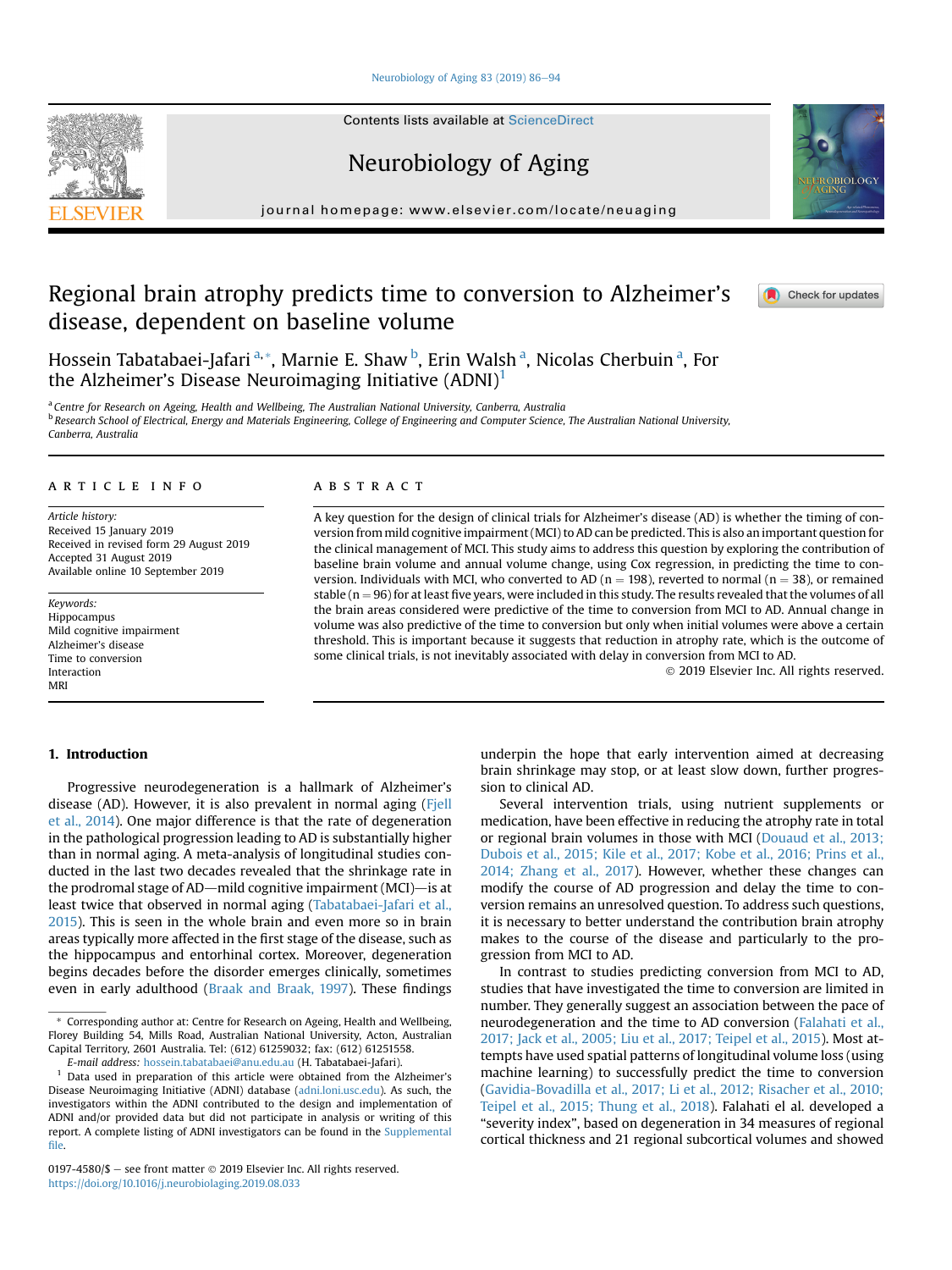that it was predictive of the time to AD conversion for up to 3 years follow-up. The index showed 95% correct prediction of conversion within the first year and 80% over 3 years [\(Falahati et al., 2017](#page-7-0)). Global volume change such as whole brain atrophy and ventricular enlargement, but not regional brain atrophy rates (hippocampal and entorhinal cortex), has also been shown to be predictive of AD conversion but only for a short follow-up and in the context of a relatively small study ([Jack et al., 2005](#page-7-0)). Although these limited numbers of studies are conceptually supportive of the idea that faster degeneration will lead to earlier conversion, the findings are based on a short-term follow-up and the approaches are complex and methodologically difficult to implement at individual level that is a requirement for clinical trials and clinical practice. Simple measures such as regional brain volume and regional atrophy rate investigated in a longer follow-up may be more practical for individual evaluation, especially in a clinical setting or for clinical trials.

Therefore, strong evidence supporting the use of atrophy rate in the prediction of time to conversion from MCI to AD is still lacking. In addition, it is necessary to clarify the extent to which the predictive value of atrophy rate depends on baseline volume. This is needed because the clinical impact of any future degeneration is likely to be highly dependent on prior atrophy and/or brain reserve indexed by the current volume of a region of interest. To address these questions, the present study aimed to investigate the value of global as well as regional baseline volume and atrophy rate and their interaction over long-term follow-ups in predicting conversion from MCI to AD.

## 2. Methodology

#### 2.1. Study participants

Data used in the preparation of this article were obtained from the Alzheimer's Disease Neuroimaging Initiative (ADNI) database ([adni.loni.usc.edu\)](http://adni.loni.usc.edu). ADNI was launched in 2003 as a public-private partnership, led by Principal Investigator Michael W. Weiner, MD. The primary goal of ADNI has been to test whether serial magnetic resonance imaging (MRI), positron emission tomography, other biological markers, and clinical and neuropsychological assessment can be combined to measure the progression of MCI and early AD.

All participants of ADNI 1/GO/2, who were diagnosed with MCI at the baseline, remained stable for at least six months, and underwent MRI scanning more than twice, were considered for inclusion. Individuals with MCI who converted to AD (MCIc,  $n = 198$ ), reverted to cognitively normal (CN; MCIr,  $n = 38$ ), or remained stable for more than five years (MCIs,  $n = 96$ ) were included in this study.

Details of the diagnostic criteria can be found at the ADNI web site [\(http://www.adni-info.org/Scientists/AboutADNI.aspx\)](http://www.adni-info.org/Scientists/AboutADNI.aspx). Briefly, participants were classified as MCI if they had a Mini-Mental State Examination (MMSE) score greater than 24, a CDR of 0.5, a report of subjective memory concern, an objective memory loss, preserved daily living activity, and did not meet diagnostic criteria for dementia. Participants were classified as AD if they had an MMSE score less than 26, CDR of 0.5 or above, and fulfilled criteria for clinically probable AD according to the Institute of Neurological and Communicative Diseases and Stroke/Alzheimer's Disease and Related Disorders Association. It is also important to note that a Geriatric Depression Scale score of less than 6 was a requirement for participation in the ADNI study [\(Petersen et al., 2010](#page-7-0)), so all participants had a Geriatric Depression Scale score of normal range.

#### 2.2. Neuroimaging acquisition and processing

Participants underwent high-resolution MRI brain scans on 1.5  $(N = 889)$  or 3 T (N  $= 872$ ) scanners from General Electric, Siemens,

or Philips (Milwaukee, WI, USA; Germany; the Netherlands, respectively) using a standardized ADNI acquisition protocol for 3D MP-RAGE sequence ([Jack et al., 2008](#page-7-0)). Images which had undergone specific ADNI preprocessing correction steps to standardize images from different sites and platforms were obtained for this study: (1) Grad wrap: a specific correction of image geometry distortion due to nonlinearity, (2) B1 nonuniformity: B1 calibration to correct the image intensity nonuniformity that results when RF transmission is performed with a more uniform body coil while reception is performed with a less-uniform head coil, (3) N3 correction: a histogram peak sharpening algorithm applied after grad wrap and B1 correction. For MCI participants, only images acquired before conversion to AD or reversion to CN were included. The MRI scans of individual participants were acquired on the same scanner with the same parameters throughout the follow-up.

All scans were segmented with FreeSurfer version 5.3 [\(http://](http://surfer.nmr.mgh.harvard.edu/) [surfer.nmr.mgh.harvard.edu/](http://surfer.nmr.mgh.harvard.edu/)), processed with the longitudinal pipeline. For each participant, all scans were initially processed by the default workflow. Then an unbiased template (an average template) was created from all time points. The unbiased template was used as a base for registering all the time point scans to reduce the random within-subject variation in the processing procedure of the longitudinal analysis. Finally, all time points were longitudinally processed.

The output-segmented images were visually checked. The criterion was a clear segmentation error as assessed by an experienced neuroscientist. Scans with segmentation errors were reprocessed and would only be excluded if the error could not be corrected. Six scans with error were not correctable and excluded from the study.

#### 2.3. Measurements

Four brain volumes were considered as regions of interest (ROIs) in this study: (1) total whole brain volume (sum of the total gray and white matter), (2) total ventricular volume (sum of the lateral, third, and fourth ventricular volumes), (3) total hippocampal volume (sum of the left and right hippocampus), and (4) total entorhinal cortex volume (sum of the left and right entorhinal cortex). Baseline volume and annual change rate (atrophy rate for the whole brain, hippocampus, and entorhinal cortex and enlargement rate for the ventricles) of each ROI were investigated as the measures of interest for predicting time to conversion from MCI to AD.

The annual change rate for each ROI was computed by the least square linear regression method for each individual separately: brain volume (at each time point) was used as the dependent variable, with age at each time point (centered at 55, the minimum age at the baseline) as the independent variable. The regression coefficient for age was considered as the volume change for each year increase in age in mm<sup>3</sup>. The regression coefficient was used to compute the annual change rate in percentage using the formula

## $100 \times$  (the regression coefficient for age / baseline volume)

Because the results from our previous study revealed that the baseline scores on the MMSE, the Alzheimer's Disease Assessment Scale (ADAS cognitive version), the Functional Assessment Questionnaire, and the Rey Auditory Learning Test (immediate memory subtype) were predictive of time to conversion from MCI to AD when also taking into account hippocampal volume [\(Tabatabaei-](#page-8-0)[Jafari et al., 2019\)](#page-8-0), the annual change rates of these measures were also evaluated to better characterize the participants.

While CSF level of amyloid  $\beta$  1-42 and total and phosphorylated tau were only available for a subsample of participants (236 for amyloid  $\beta$ , 232 for total tau, and 236 for phosphorylated tau of the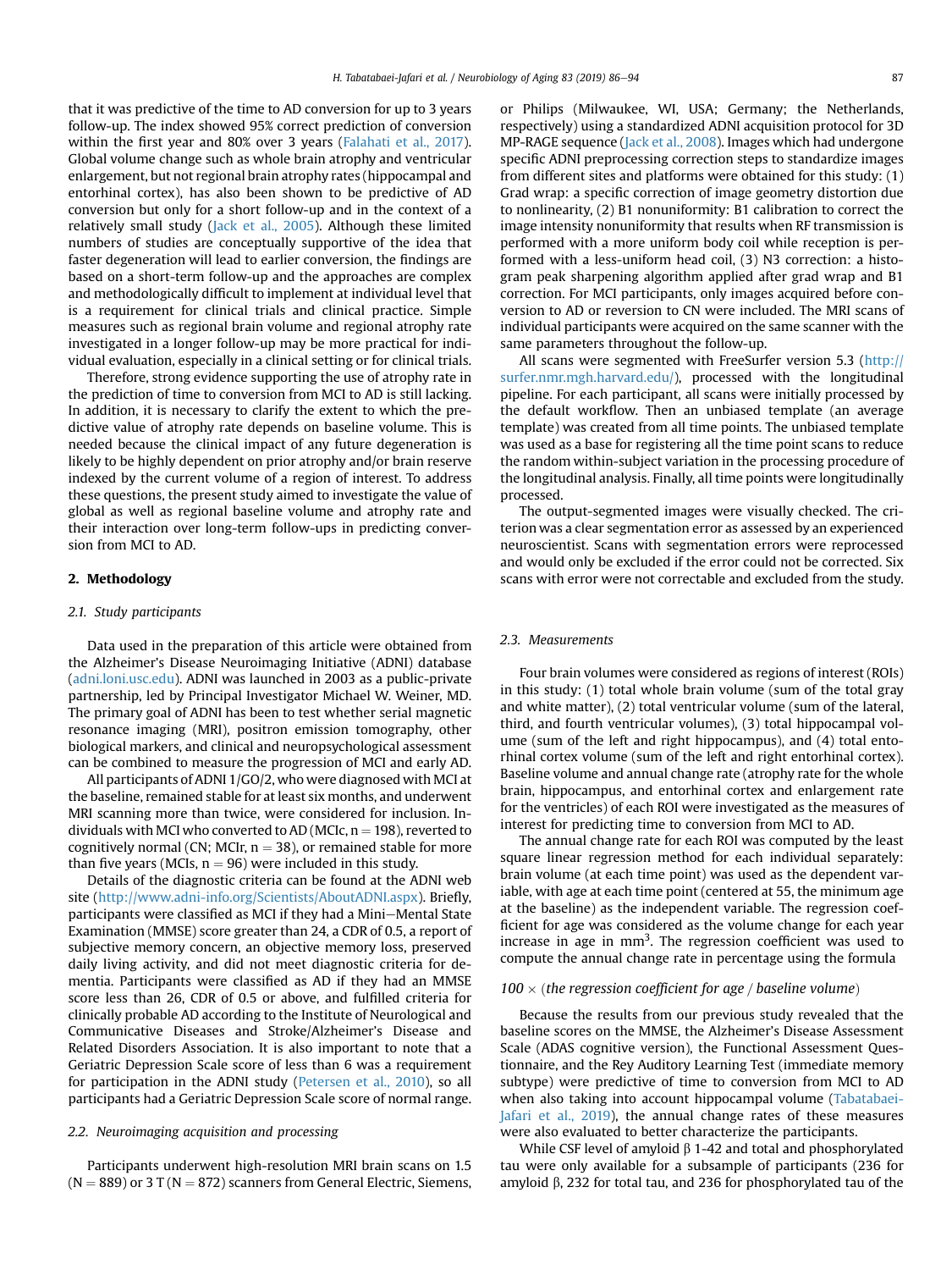<span id="page-2-0"></span>332 participants), they could not be included in analyses but are reported to better characterize the sample investigated.

### 2.4. Statistical analysis

Statistical analyses were performed using the R statistical software (version 3.3.2). Data were checked for missing values and for univariate and multivariate outliers using Mahalanobis distance. There were no missing values or outliers. Group differences in demographic variables were assessed by t-test for continuous variables and chi-square tests for categorical variables. The alpha level was set at  $< 0.05$ .

Cox regression analysis (package survival; version  $2.40-1$ ) using time to event as time metric was used to investigate the predictive

Table 1

Participants characteristic and measurements

value of brain ROIs for time to conversion from MCI to AD. The event in the model was specified as happened if the individual converted to AD, thus MCIc were coded as 1 and MCIs and MCIr were coded as 0 in the model. For MCIs, the time to event was the time from the baseline to the last scan, whereas in MCIc and MCIr, it was the time from the baseline to diagnosis change (change to AD for MCIc and change to CN for MCIr). One-sided Wald tests were used to test associations because only increase in the risk of conversion to AD was predicted. Baseline volume and annual change rate were considered as predictors of time to conversion and were standardized to reduce the variance inflation factor in the model. Baseline volumes were adjusted for age, sex, field strength, and intracranial volume using the residual method before adopted in the models ([Pintzka et al., 2015\)](#page-7-0).

| 38<br>Sample size<br>96<br>198<br>Age; year, mean (SD)<br>74.25 (7.16)<br>MCIC vs. MCIr and MCIs<br>69.30 (8.23)<br>71.65 (7.48)<br>$55 - 87$<br>$57 - 88$<br>$55 - 89$<br>Age range, year<br>Male sex; $N(\%)$<br>18 (47.37)<br>58 (60.42)<br>121 (61.42)<br>No difference<br>16.01 (2.78)<br>No difference<br>Education; year, mean (SD)<br>16.68 (2.52)<br>15.88 (3.04)<br>APOE e4; N (%)<br>One allele<br>MCIC vs. MCIr and MCIs<br>17(45)<br>22 (23)<br>102 (51.51)<br>Two alleles<br>MCIr vs. MCIs<br>1(3)<br>6(6)<br>32 (16.33)<br>Number of scan points<br>MCIc vs. MCIr and MCIs<br>11.4(2.7)<br>7.7(2.5)<br>5.9(1.8)<br>MCIr vs. MCIs<br>1082 - 3662<br>1850 - 3927<br>343 - 3690<br>Follow-up, range; day<br>$\overline{a}$<br>Follow-up, mean (SD)<br>1704 (676)<br>2381 (686)<br>1790 (869)<br>Time to diagnosis change, range; day<br>184-1583<br>357-3714<br>Time to DX change, mean (SD)<br>762 (411)<br>1041 (603)<br><b>Brain measures</b><br>Whole brain<br>Baseline, mm <sup>3</sup><br>MCIc vs. MCIs<br>1,081,597 (35,162)<br>1,095,415 (38,165)<br>1,070,628 (42,231)<br>MCIr vs. MCIs<br>Annual change rate, %/y<br>MCIc vs. MCIr<br>$-0.15(1.20)$<br>$-0.55(0.37)$<br>$-0.73(1.26)$<br>MCIr vs. MCIs<br>Ventricles<br>Baseline, mm <sup>3</sup><br>44,744 (17,982)<br>MCIc vs. MCIr and MCIs<br>37,782 (14,261)<br>38,808 (15,115)<br>Annual change rate, %/y<br>2.42 (3.94)<br>3.93(2.66)<br>7.62 (5.74)<br>MCIc vs. MCIr and MCIs<br>MCIr vs. MCIs<br>Hippocampus<br>Baseline. mm <sup>3</sup><br>7229 (794)<br>6127 (912)<br>MCIC vs. MCIr and MCIs<br>7035 (953)<br>Annual change rate, %/y<br>0.13(3.34)<br>$-1.29(1.10)$<br>$-3.12(2.86)$<br>MCIc vs. MCIr and MCIs<br>MCIr vs. MCIs<br>Entorhinal cortex<br>Baseline, mm <sup>3</sup><br>3787 (693)<br>3645 (644)<br>3224 (698)<br>MCIc vs. MCIr and MCIs<br>Annual change rate, %/y<br>$-0.11(5.05)$<br>$-1.75(1.56)$<br>$-3.62(5.95)$<br>MCIc vs. MCIr and MCIs<br>Cognitive/functional measures<br><b>MMSE</b><br>Baseline<br>MCIc vs. MCIr and MCIs<br>28.53 (1.50)<br>28.22 (1.42)<br>27.09 (1.78)<br>Annual change, u/y<br>$-0.15(0.29)$<br>$-0.93(1.94)$<br>MCIc vs. MCIr and MCIs<br>0.64(1.94)<br>MCIr vs. MCIs<br>ADAS cog<br>Baseline<br>10.66 (4.24)<br>12.08 (4.63)<br>19.94 (5.81)<br>MCIc vs. MCIr and MCIs<br>Annual change, u/y<br>$-1.97(4.31)$<br>0.24(0.57)<br>1.50(3.98)<br>MCIc vs. MCIr and MCIs<br>MCIr vs. MCIs<br>RAVLT immediate<br>Baseline<br>43.55 (10.21)<br>39.70 (10.96)<br>29.64 (7.98)<br>MCIc vs. MCIr and MCIs<br>Annual change, u/y<br>$-1.44(7.88)$<br>$-0.46(1.44)$<br>$-2.06(6.14)$<br>MCIc vs. MCIs<br>FAQ<br>Baseline<br>MCIC vs. MCIr and MCIs<br>0.87(1.73)<br>1.60(3.07)<br>4.61 (4.54)<br>Annual change, u/y<br>0.22(0.69)<br>MCIc vs. MCIr and MCIs<br>$-0.16(2.35)$<br>1.61(3.55)<br>CSF measures (baseline)<br>Amyloid $\beta$ level, pg/mL<br>MCIc vs. MCIr and MCIs<br>211.54 (50.51)<br>198.23 (48.10)<br>143.19 (42.85)<br>TAU<br>MCIc vs. MCIr and MCIs<br>60.24 (29.31)<br>75.21 (49.97)<br>115.45 (55.86)<br>P-TAU<br>27.69 (14.45)<br>49.61 (26.13)<br>MCIc vs. MCIr and MCIs<br>32.21 (49.97) | Diagnostic group | MCIr | <b>MCIs</b> | MCIc | Significant pair difference<br>(p < 0.05) |
|-----------------------------------------------------------------------------------------------------------------------------------------------------------------------------------------------------------------------------------------------------------------------------------------------------------------------------------------------------------------------------------------------------------------------------------------------------------------------------------------------------------------------------------------------------------------------------------------------------------------------------------------------------------------------------------------------------------------------------------------------------------------------------------------------------------------------------------------------------------------------------------------------------------------------------------------------------------------------------------------------------------------------------------------------------------------------------------------------------------------------------------------------------------------------------------------------------------------------------------------------------------------------------------------------------------------------------------------------------------------------------------------------------------------------------------------------------------------------------------------------------------------------------------------------------------------------------------------------------------------------------------------------------------------------------------------------------------------------------------------------------------------------------------------------------------------------------------------------------------------------------------------------------------------------------------------------------------------------------------------------------------------------------------------------------------------------------------------------------------------------------------------------------------------------------------------------------------------------------------------------------------------------------------------------------------------------------------------------------------------------------------------------------------------------------------------------------------------------------------------------------------------------------------------------------------------------------------------------------------------------------------------------------------------------------------------------------------------------------------------------------------------------------------------------------------------------------------------------------------------------------------------------------------------------------------------------------------------------------------------------------------------------------------------------------------------------------------------------------------------------------------------|------------------|------|-------------|------|-------------------------------------------|
|                                                                                                                                                                                                                                                                                                                                                                                                                                                                                                                                                                                                                                                                                                                                                                                                                                                                                                                                                                                                                                                                                                                                                                                                                                                                                                                                                                                                                                                                                                                                                                                                                                                                                                                                                                                                                                                                                                                                                                                                                                                                                                                                                                                                                                                                                                                                                                                                                                                                                                                                                                                                                                                                                                                                                                                                                                                                                                                                                                                                                                                                                                                                         |                  |      |             |      |                                           |
|                                                                                                                                                                                                                                                                                                                                                                                                                                                                                                                                                                                                                                                                                                                                                                                                                                                                                                                                                                                                                                                                                                                                                                                                                                                                                                                                                                                                                                                                                                                                                                                                                                                                                                                                                                                                                                                                                                                                                                                                                                                                                                                                                                                                                                                                                                                                                                                                                                                                                                                                                                                                                                                                                                                                                                                                                                                                                                                                                                                                                                                                                                                                         |                  |      |             |      |                                           |
|                                                                                                                                                                                                                                                                                                                                                                                                                                                                                                                                                                                                                                                                                                                                                                                                                                                                                                                                                                                                                                                                                                                                                                                                                                                                                                                                                                                                                                                                                                                                                                                                                                                                                                                                                                                                                                                                                                                                                                                                                                                                                                                                                                                                                                                                                                                                                                                                                                                                                                                                                                                                                                                                                                                                                                                                                                                                                                                                                                                                                                                                                                                                         |                  |      |             |      |                                           |
|                                                                                                                                                                                                                                                                                                                                                                                                                                                                                                                                                                                                                                                                                                                                                                                                                                                                                                                                                                                                                                                                                                                                                                                                                                                                                                                                                                                                                                                                                                                                                                                                                                                                                                                                                                                                                                                                                                                                                                                                                                                                                                                                                                                                                                                                                                                                                                                                                                                                                                                                                                                                                                                                                                                                                                                                                                                                                                                                                                                                                                                                                                                                         |                  |      |             |      |                                           |
|                                                                                                                                                                                                                                                                                                                                                                                                                                                                                                                                                                                                                                                                                                                                                                                                                                                                                                                                                                                                                                                                                                                                                                                                                                                                                                                                                                                                                                                                                                                                                                                                                                                                                                                                                                                                                                                                                                                                                                                                                                                                                                                                                                                                                                                                                                                                                                                                                                                                                                                                                                                                                                                                                                                                                                                                                                                                                                                                                                                                                                                                                                                                         |                  |      |             |      |                                           |
|                                                                                                                                                                                                                                                                                                                                                                                                                                                                                                                                                                                                                                                                                                                                                                                                                                                                                                                                                                                                                                                                                                                                                                                                                                                                                                                                                                                                                                                                                                                                                                                                                                                                                                                                                                                                                                                                                                                                                                                                                                                                                                                                                                                                                                                                                                                                                                                                                                                                                                                                                                                                                                                                                                                                                                                                                                                                                                                                                                                                                                                                                                                                         |                  |      |             |      |                                           |
|                                                                                                                                                                                                                                                                                                                                                                                                                                                                                                                                                                                                                                                                                                                                                                                                                                                                                                                                                                                                                                                                                                                                                                                                                                                                                                                                                                                                                                                                                                                                                                                                                                                                                                                                                                                                                                                                                                                                                                                                                                                                                                                                                                                                                                                                                                                                                                                                                                                                                                                                                                                                                                                                                                                                                                                                                                                                                                                                                                                                                                                                                                                                         |                  |      |             |      |                                           |
|                                                                                                                                                                                                                                                                                                                                                                                                                                                                                                                                                                                                                                                                                                                                                                                                                                                                                                                                                                                                                                                                                                                                                                                                                                                                                                                                                                                                                                                                                                                                                                                                                                                                                                                                                                                                                                                                                                                                                                                                                                                                                                                                                                                                                                                                                                                                                                                                                                                                                                                                                                                                                                                                                                                                                                                                                                                                                                                                                                                                                                                                                                                                         |                  |      |             |      |                                           |
|                                                                                                                                                                                                                                                                                                                                                                                                                                                                                                                                                                                                                                                                                                                                                                                                                                                                                                                                                                                                                                                                                                                                                                                                                                                                                                                                                                                                                                                                                                                                                                                                                                                                                                                                                                                                                                                                                                                                                                                                                                                                                                                                                                                                                                                                                                                                                                                                                                                                                                                                                                                                                                                                                                                                                                                                                                                                                                                                                                                                                                                                                                                                         |                  |      |             |      |                                           |
|                                                                                                                                                                                                                                                                                                                                                                                                                                                                                                                                                                                                                                                                                                                                                                                                                                                                                                                                                                                                                                                                                                                                                                                                                                                                                                                                                                                                                                                                                                                                                                                                                                                                                                                                                                                                                                                                                                                                                                                                                                                                                                                                                                                                                                                                                                                                                                                                                                                                                                                                                                                                                                                                                                                                                                                                                                                                                                                                                                                                                                                                                                                                         |                  |      |             |      |                                           |
|                                                                                                                                                                                                                                                                                                                                                                                                                                                                                                                                                                                                                                                                                                                                                                                                                                                                                                                                                                                                                                                                                                                                                                                                                                                                                                                                                                                                                                                                                                                                                                                                                                                                                                                                                                                                                                                                                                                                                                                                                                                                                                                                                                                                                                                                                                                                                                                                                                                                                                                                                                                                                                                                                                                                                                                                                                                                                                                                                                                                                                                                                                                                         |                  |      |             |      |                                           |
|                                                                                                                                                                                                                                                                                                                                                                                                                                                                                                                                                                                                                                                                                                                                                                                                                                                                                                                                                                                                                                                                                                                                                                                                                                                                                                                                                                                                                                                                                                                                                                                                                                                                                                                                                                                                                                                                                                                                                                                                                                                                                                                                                                                                                                                                                                                                                                                                                                                                                                                                                                                                                                                                                                                                                                                                                                                                                                                                                                                                                                                                                                                                         |                  |      |             |      |                                           |
|                                                                                                                                                                                                                                                                                                                                                                                                                                                                                                                                                                                                                                                                                                                                                                                                                                                                                                                                                                                                                                                                                                                                                                                                                                                                                                                                                                                                                                                                                                                                                                                                                                                                                                                                                                                                                                                                                                                                                                                                                                                                                                                                                                                                                                                                                                                                                                                                                                                                                                                                                                                                                                                                                                                                                                                                                                                                                                                                                                                                                                                                                                                                         |                  |      |             |      |                                           |
|                                                                                                                                                                                                                                                                                                                                                                                                                                                                                                                                                                                                                                                                                                                                                                                                                                                                                                                                                                                                                                                                                                                                                                                                                                                                                                                                                                                                                                                                                                                                                                                                                                                                                                                                                                                                                                                                                                                                                                                                                                                                                                                                                                                                                                                                                                                                                                                                                                                                                                                                                                                                                                                                                                                                                                                                                                                                                                                                                                                                                                                                                                                                         |                  |      |             |      |                                           |
|                                                                                                                                                                                                                                                                                                                                                                                                                                                                                                                                                                                                                                                                                                                                                                                                                                                                                                                                                                                                                                                                                                                                                                                                                                                                                                                                                                                                                                                                                                                                                                                                                                                                                                                                                                                                                                                                                                                                                                                                                                                                                                                                                                                                                                                                                                                                                                                                                                                                                                                                                                                                                                                                                                                                                                                                                                                                                                                                                                                                                                                                                                                                         |                  |      |             |      |                                           |
|                                                                                                                                                                                                                                                                                                                                                                                                                                                                                                                                                                                                                                                                                                                                                                                                                                                                                                                                                                                                                                                                                                                                                                                                                                                                                                                                                                                                                                                                                                                                                                                                                                                                                                                                                                                                                                                                                                                                                                                                                                                                                                                                                                                                                                                                                                                                                                                                                                                                                                                                                                                                                                                                                                                                                                                                                                                                                                                                                                                                                                                                                                                                         |                  |      |             |      |                                           |
|                                                                                                                                                                                                                                                                                                                                                                                                                                                                                                                                                                                                                                                                                                                                                                                                                                                                                                                                                                                                                                                                                                                                                                                                                                                                                                                                                                                                                                                                                                                                                                                                                                                                                                                                                                                                                                                                                                                                                                                                                                                                                                                                                                                                                                                                                                                                                                                                                                                                                                                                                                                                                                                                                                                                                                                                                                                                                                                                                                                                                                                                                                                                         |                  |      |             |      |                                           |
|                                                                                                                                                                                                                                                                                                                                                                                                                                                                                                                                                                                                                                                                                                                                                                                                                                                                                                                                                                                                                                                                                                                                                                                                                                                                                                                                                                                                                                                                                                                                                                                                                                                                                                                                                                                                                                                                                                                                                                                                                                                                                                                                                                                                                                                                                                                                                                                                                                                                                                                                                                                                                                                                                                                                                                                                                                                                                                                                                                                                                                                                                                                                         |                  |      |             |      |                                           |
|                                                                                                                                                                                                                                                                                                                                                                                                                                                                                                                                                                                                                                                                                                                                                                                                                                                                                                                                                                                                                                                                                                                                                                                                                                                                                                                                                                                                                                                                                                                                                                                                                                                                                                                                                                                                                                                                                                                                                                                                                                                                                                                                                                                                                                                                                                                                                                                                                                                                                                                                                                                                                                                                                                                                                                                                                                                                                                                                                                                                                                                                                                                                         |                  |      |             |      |                                           |
|                                                                                                                                                                                                                                                                                                                                                                                                                                                                                                                                                                                                                                                                                                                                                                                                                                                                                                                                                                                                                                                                                                                                                                                                                                                                                                                                                                                                                                                                                                                                                                                                                                                                                                                                                                                                                                                                                                                                                                                                                                                                                                                                                                                                                                                                                                                                                                                                                                                                                                                                                                                                                                                                                                                                                                                                                                                                                                                                                                                                                                                                                                                                         |                  |      |             |      |                                           |
|                                                                                                                                                                                                                                                                                                                                                                                                                                                                                                                                                                                                                                                                                                                                                                                                                                                                                                                                                                                                                                                                                                                                                                                                                                                                                                                                                                                                                                                                                                                                                                                                                                                                                                                                                                                                                                                                                                                                                                                                                                                                                                                                                                                                                                                                                                                                                                                                                                                                                                                                                                                                                                                                                                                                                                                                                                                                                                                                                                                                                                                                                                                                         |                  |      |             |      |                                           |
|                                                                                                                                                                                                                                                                                                                                                                                                                                                                                                                                                                                                                                                                                                                                                                                                                                                                                                                                                                                                                                                                                                                                                                                                                                                                                                                                                                                                                                                                                                                                                                                                                                                                                                                                                                                                                                                                                                                                                                                                                                                                                                                                                                                                                                                                                                                                                                                                                                                                                                                                                                                                                                                                                                                                                                                                                                                                                                                                                                                                                                                                                                                                         |                  |      |             |      |                                           |
|                                                                                                                                                                                                                                                                                                                                                                                                                                                                                                                                                                                                                                                                                                                                                                                                                                                                                                                                                                                                                                                                                                                                                                                                                                                                                                                                                                                                                                                                                                                                                                                                                                                                                                                                                                                                                                                                                                                                                                                                                                                                                                                                                                                                                                                                                                                                                                                                                                                                                                                                                                                                                                                                                                                                                                                                                                                                                                                                                                                                                                                                                                                                         |                  |      |             |      |                                           |
|                                                                                                                                                                                                                                                                                                                                                                                                                                                                                                                                                                                                                                                                                                                                                                                                                                                                                                                                                                                                                                                                                                                                                                                                                                                                                                                                                                                                                                                                                                                                                                                                                                                                                                                                                                                                                                                                                                                                                                                                                                                                                                                                                                                                                                                                                                                                                                                                                                                                                                                                                                                                                                                                                                                                                                                                                                                                                                                                                                                                                                                                                                                                         |                  |      |             |      |                                           |
|                                                                                                                                                                                                                                                                                                                                                                                                                                                                                                                                                                                                                                                                                                                                                                                                                                                                                                                                                                                                                                                                                                                                                                                                                                                                                                                                                                                                                                                                                                                                                                                                                                                                                                                                                                                                                                                                                                                                                                                                                                                                                                                                                                                                                                                                                                                                                                                                                                                                                                                                                                                                                                                                                                                                                                                                                                                                                                                                                                                                                                                                                                                                         |                  |      |             |      |                                           |
|                                                                                                                                                                                                                                                                                                                                                                                                                                                                                                                                                                                                                                                                                                                                                                                                                                                                                                                                                                                                                                                                                                                                                                                                                                                                                                                                                                                                                                                                                                                                                                                                                                                                                                                                                                                                                                                                                                                                                                                                                                                                                                                                                                                                                                                                                                                                                                                                                                                                                                                                                                                                                                                                                                                                                                                                                                                                                                                                                                                                                                                                                                                                         |                  |      |             |      |                                           |
|                                                                                                                                                                                                                                                                                                                                                                                                                                                                                                                                                                                                                                                                                                                                                                                                                                                                                                                                                                                                                                                                                                                                                                                                                                                                                                                                                                                                                                                                                                                                                                                                                                                                                                                                                                                                                                                                                                                                                                                                                                                                                                                                                                                                                                                                                                                                                                                                                                                                                                                                                                                                                                                                                                                                                                                                                                                                                                                                                                                                                                                                                                                                         |                  |      |             |      |                                           |
|                                                                                                                                                                                                                                                                                                                                                                                                                                                                                                                                                                                                                                                                                                                                                                                                                                                                                                                                                                                                                                                                                                                                                                                                                                                                                                                                                                                                                                                                                                                                                                                                                                                                                                                                                                                                                                                                                                                                                                                                                                                                                                                                                                                                                                                                                                                                                                                                                                                                                                                                                                                                                                                                                                                                                                                                                                                                                                                                                                                                                                                                                                                                         |                  |      |             |      |                                           |
|                                                                                                                                                                                                                                                                                                                                                                                                                                                                                                                                                                                                                                                                                                                                                                                                                                                                                                                                                                                                                                                                                                                                                                                                                                                                                                                                                                                                                                                                                                                                                                                                                                                                                                                                                                                                                                                                                                                                                                                                                                                                                                                                                                                                                                                                                                                                                                                                                                                                                                                                                                                                                                                                                                                                                                                                                                                                                                                                                                                                                                                                                                                                         |                  |      |             |      |                                           |
|                                                                                                                                                                                                                                                                                                                                                                                                                                                                                                                                                                                                                                                                                                                                                                                                                                                                                                                                                                                                                                                                                                                                                                                                                                                                                                                                                                                                                                                                                                                                                                                                                                                                                                                                                                                                                                                                                                                                                                                                                                                                                                                                                                                                                                                                                                                                                                                                                                                                                                                                                                                                                                                                                                                                                                                                                                                                                                                                                                                                                                                                                                                                         |                  |      |             |      |                                           |
|                                                                                                                                                                                                                                                                                                                                                                                                                                                                                                                                                                                                                                                                                                                                                                                                                                                                                                                                                                                                                                                                                                                                                                                                                                                                                                                                                                                                                                                                                                                                                                                                                                                                                                                                                                                                                                                                                                                                                                                                                                                                                                                                                                                                                                                                                                                                                                                                                                                                                                                                                                                                                                                                                                                                                                                                                                                                                                                                                                                                                                                                                                                                         |                  |      |             |      |                                           |
|                                                                                                                                                                                                                                                                                                                                                                                                                                                                                                                                                                                                                                                                                                                                                                                                                                                                                                                                                                                                                                                                                                                                                                                                                                                                                                                                                                                                                                                                                                                                                                                                                                                                                                                                                                                                                                                                                                                                                                                                                                                                                                                                                                                                                                                                                                                                                                                                                                                                                                                                                                                                                                                                                                                                                                                                                                                                                                                                                                                                                                                                                                                                         |                  |      |             |      |                                           |
|                                                                                                                                                                                                                                                                                                                                                                                                                                                                                                                                                                                                                                                                                                                                                                                                                                                                                                                                                                                                                                                                                                                                                                                                                                                                                                                                                                                                                                                                                                                                                                                                                                                                                                                                                                                                                                                                                                                                                                                                                                                                                                                                                                                                                                                                                                                                                                                                                                                                                                                                                                                                                                                                                                                                                                                                                                                                                                                                                                                                                                                                                                                                         |                  |      |             |      |                                           |
|                                                                                                                                                                                                                                                                                                                                                                                                                                                                                                                                                                                                                                                                                                                                                                                                                                                                                                                                                                                                                                                                                                                                                                                                                                                                                                                                                                                                                                                                                                                                                                                                                                                                                                                                                                                                                                                                                                                                                                                                                                                                                                                                                                                                                                                                                                                                                                                                                                                                                                                                                                                                                                                                                                                                                                                                                                                                                                                                                                                                                                                                                                                                         |                  |      |             |      |                                           |
|                                                                                                                                                                                                                                                                                                                                                                                                                                                                                                                                                                                                                                                                                                                                                                                                                                                                                                                                                                                                                                                                                                                                                                                                                                                                                                                                                                                                                                                                                                                                                                                                                                                                                                                                                                                                                                                                                                                                                                                                                                                                                                                                                                                                                                                                                                                                                                                                                                                                                                                                                                                                                                                                                                                                                                                                                                                                                                                                                                                                                                                                                                                                         |                  |      |             |      |                                           |
|                                                                                                                                                                                                                                                                                                                                                                                                                                                                                                                                                                                                                                                                                                                                                                                                                                                                                                                                                                                                                                                                                                                                                                                                                                                                                                                                                                                                                                                                                                                                                                                                                                                                                                                                                                                                                                                                                                                                                                                                                                                                                                                                                                                                                                                                                                                                                                                                                                                                                                                                                                                                                                                                                                                                                                                                                                                                                                                                                                                                                                                                                                                                         |                  |      |             |      |                                           |
|                                                                                                                                                                                                                                                                                                                                                                                                                                                                                                                                                                                                                                                                                                                                                                                                                                                                                                                                                                                                                                                                                                                                                                                                                                                                                                                                                                                                                                                                                                                                                                                                                                                                                                                                                                                                                                                                                                                                                                                                                                                                                                                                                                                                                                                                                                                                                                                                                                                                                                                                                                                                                                                                                                                                                                                                                                                                                                                                                                                                                                                                                                                                         |                  |      |             |      |                                           |
|                                                                                                                                                                                                                                                                                                                                                                                                                                                                                                                                                                                                                                                                                                                                                                                                                                                                                                                                                                                                                                                                                                                                                                                                                                                                                                                                                                                                                                                                                                                                                                                                                                                                                                                                                                                                                                                                                                                                                                                                                                                                                                                                                                                                                                                                                                                                                                                                                                                                                                                                                                                                                                                                                                                                                                                                                                                                                                                                                                                                                                                                                                                                         |                  |      |             |      |                                           |
|                                                                                                                                                                                                                                                                                                                                                                                                                                                                                                                                                                                                                                                                                                                                                                                                                                                                                                                                                                                                                                                                                                                                                                                                                                                                                                                                                                                                                                                                                                                                                                                                                                                                                                                                                                                                                                                                                                                                                                                                                                                                                                                                                                                                                                                                                                                                                                                                                                                                                                                                                                                                                                                                                                                                                                                                                                                                                                                                                                                                                                                                                                                                         |                  |      |             |      |                                           |
|                                                                                                                                                                                                                                                                                                                                                                                                                                                                                                                                                                                                                                                                                                                                                                                                                                                                                                                                                                                                                                                                                                                                                                                                                                                                                                                                                                                                                                                                                                                                                                                                                                                                                                                                                                                                                                                                                                                                                                                                                                                                                                                                                                                                                                                                                                                                                                                                                                                                                                                                                                                                                                                                                                                                                                                                                                                                                                                                                                                                                                                                                                                                         |                  |      |             |      |                                           |
|                                                                                                                                                                                                                                                                                                                                                                                                                                                                                                                                                                                                                                                                                                                                                                                                                                                                                                                                                                                                                                                                                                                                                                                                                                                                                                                                                                                                                                                                                                                                                                                                                                                                                                                                                                                                                                                                                                                                                                                                                                                                                                                                                                                                                                                                                                                                                                                                                                                                                                                                                                                                                                                                                                                                                                                                                                                                                                                                                                                                                                                                                                                                         |                  |      |             |      |                                           |
|                                                                                                                                                                                                                                                                                                                                                                                                                                                                                                                                                                                                                                                                                                                                                                                                                                                                                                                                                                                                                                                                                                                                                                                                                                                                                                                                                                                                                                                                                                                                                                                                                                                                                                                                                                                                                                                                                                                                                                                                                                                                                                                                                                                                                                                                                                                                                                                                                                                                                                                                                                                                                                                                                                                                                                                                                                                                                                                                                                                                                                                                                                                                         |                  |      |             |      |                                           |

Baseline measures adjusted for age, sex, field strength, and intracranial volume.

Key: MCIc, mild cognitive impairment converted to Alzheimer's disease; MCIs, mild cognitive impairment remained stable for more than five years; MCIr, mild cognitive impairment reverted to cognitively; APOE e4, apolipoprotein E allele 4; MMSE, Mini-Mental State Examination; ADAS cog, Alzheimer's Disease Assessment Scale (cognitive subscale); RAVLT, Rey Auditory Verbal Learning Test; FAQ, functional assessment questionnaire; CSF, cerebrospinal fluid; Aß, amyloid-beta 1-42; TAU, total tau protein; P-TAU, phosphorylated tau protein.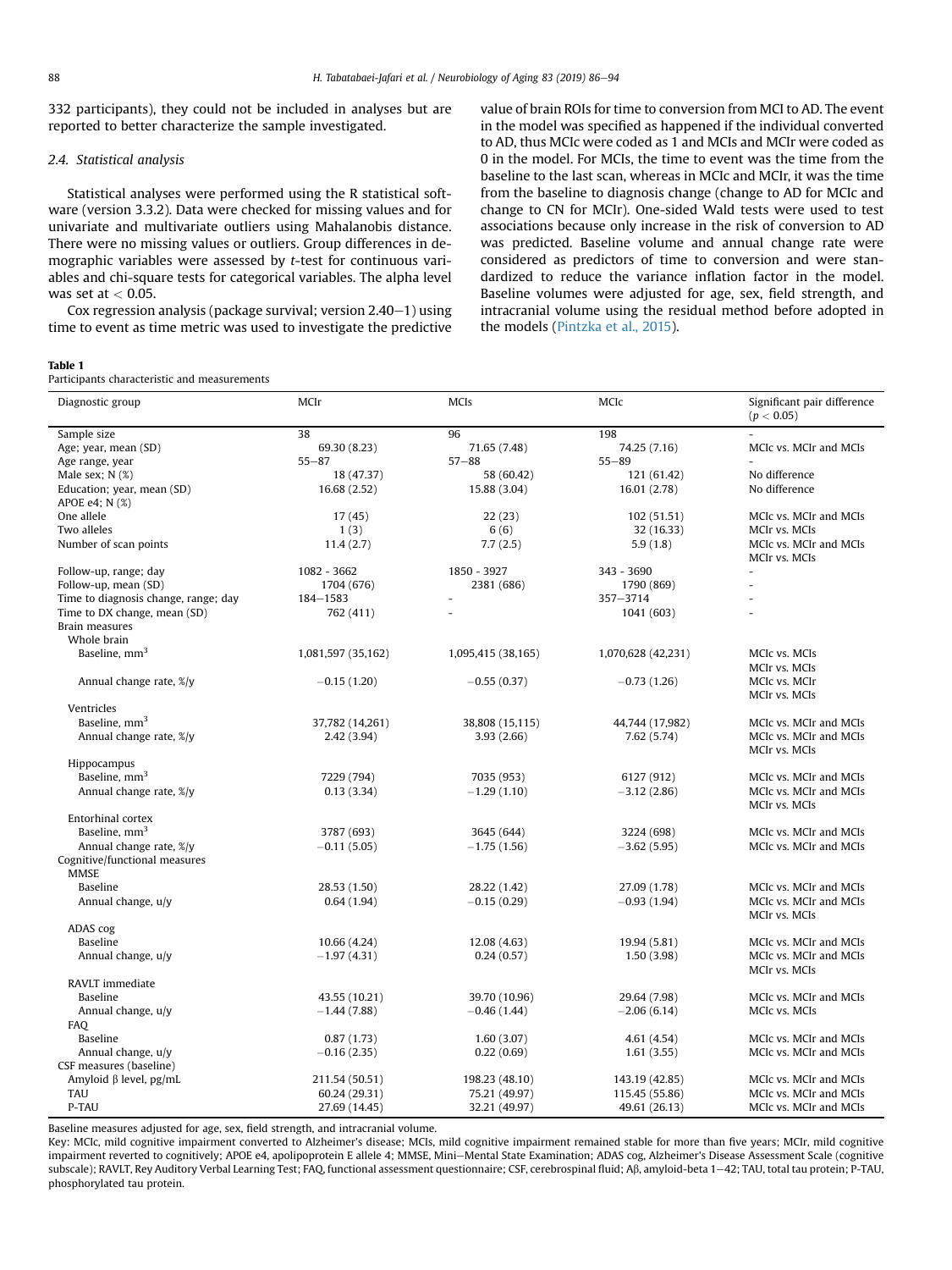<span id="page-3-0"></span>Univariate models were used to investigate the association between brain measures and time to conversion. Four separate bivariate models, each consisting of standardized baseline volume, standardized annual change rate, and their interaction, were conducted for the whole brain, ventricles, hippocampus, and entorhinal cortex. Hazard ratios with 95% confidence intervals for a 1-SD different in baseline volume and 1-SD change in annual change rate were used to quantify the magnitude of the effect. In the case of significant interaction between baseline volume and annual change rate (as continuous variables), to better conceptualize the interaction, participants were categorized into 3 groups based on their baseline volume (for each brain area separately) and the bivariate analyses were repeated with categorical baseline volume in the model. Categorization was based on the standard deviation (SD, round values): (1) small category: smaller than 1 SD below the mean, (2) medium category: 1 SD below and above the mean, and (3) large category: larger than one SD above the mean. In addition, to better visualize the contribution of baseline volume and annual change rate in predicting conversion from MCI to AD, the density of those converted to AD over time was plotted across different stratified annual change rate for each baseline volume category separately.

## 3. Results

## 3.1. Participants' characteristics

Three hundred thirty-two participants (59% male), who were followed up for up to ten years (5.35  $\pm$  2.31 years), were categorized into MCIr, MCIs, and MCIc ([Table 1\)](#page-2-0). Individuals with MCIc were about three years older than other individuals with MCI. There was no significant difference in education across the groups, but the proportion of males was somewhat lower in MCIr (47.37%) than in MCIs (60.42%) and MCIc (60.42%). The proportion of individuals carrying the APOE e4 allele was significantly larger in MCIc than others, and more so for those with two e4 alleles [\(Table 1,](#page-2-0) Supplementary table 1).

### 3.2. Baseline brain volumes and annual changes

For all ROIs, baseline volumes and annual change rates were different between MCIc and other MCI types. Differences were most pronounced in the hippocampus, entorhinal cortex, and ventricles

#### Table 2

Cox proportional hazard

and followed the direction  $MCIr > MCIs > MCIc$  for volumes, and MCI $r$  < MCIs < MCIc for change rates [\(Table 1,](#page-2-0) Supplementary table 1).

Despite significant group differences, the distribution of the brain measures revealed a large overlap across the groups (Supplementary Fig. 1). When considered across the whole sample, there was no significant correlation between baseline volume and annual change rate for the whole brain and the ventricles. A moderate correlation was detected for the hippocampus ( $r = 0.27$ ), and a smaller correlation for the entorhinal cortex ( $r = 0.12$ ). However, when computed separately in each group, associations between baseline volume and annual change rate were only significant in MCIs for the hippocampus and entorhinal cortex as well as for the ventricles in MCIc ( $r = -0.19$ ) (Supplementary table 2).

#### 3.3. Cognitive/functional measures

Similar to brain measures, cognitive/functional measures were significantly different between MCIc and other MCI types. Differences were most pronounced in baseline volumes following the order MCIr <MCIs <MCIc. While annual changes were significantly different between MCIc and other MCI types, differences between MCIr and MCIs did not follow a constant pattern [\(Table 1,](#page-2-0) Supplementary table 1).

## 3.4. CSF measures

The pattern in CSF differences was consistent (in the subsample that data were available) across the groups. Amyloid  $\beta$  was significantly lower in MCIc than MCIs and MCIr, and total tau and phosphorylated tau were significantly greater in MCIc than MCIs and MCIr. These measures were not different between MCIr and MCIs [\(Table 1,](#page-2-0) Supplementary table 1).

#### 3.5. Prediction of time to AD conversion

Baseline volume and annual change rate for each brain area significantly predicted time to AD conversion ( $Z > 5$ ,  $p < 0.01$ ) when they were evaluated separately (univariate model). When baseline volume and annual change rate were tested in the same model (bivariate model) both measures remained significantly predictive in all ROIs. In addition, an interaction between annual change rate and baseline volume was detected. It means, in

| Diagnostic group        | Coef.   | <b>SE</b> | HR (95% CI)         | Z                   |
|-------------------------|---------|-----------|---------------------|---------------------|
| Whole brain             |         |           |                     |                     |
| Baseline volume         | 0.43    | 0.08      | $1.53(1.31 - 1.79)$ | 5.344, $p < 0.0001$ |
| Annual atrophy rate     | 0.32    | 0.09      | $1.38(1.15 - 1.65)$ | 4.024, $p < 0.0001$ |
| Interaction             | 0.21    | 0.07      | $1.24(1.08 - 1.41)$ | 3.110, $p < 0.01$   |
| Ventricles              |         |           |                     |                     |
| Baseline volume         | 0.25    | 0.07      | $1.29(1.14 - 1.46)$ | 3.919, $p < 0.0001$ |
| Annual enlargement rate | 0.46    | 0.06      | $1.58(1.41 - 1.77)$ | 7.988, $p < 0.0001$ |
| Interaction             | $-0.16$ | 0.08      | $0.85(0.73 - 0.99)$ | $-2.133, p < 0.05$  |
| <b>Hippocampus</b>      |         |           |                     |                     |
| Baseline volume         | 0.63    | 0.08      | $1.87(1.60 - 2.19)$ | 7.840, $p < 0.0001$ |
| Annual atrophy rate     | 0.66    | 0.10      | $1.94(1.61 - 2.33)$ | 7.001, $p < 0.0001$ |
| Interaction             | 0.45    | 0.09      | $1.56(1.30 - 1.88)$ | 4.755, $p < 0.0001$ |
| Entorhinal cortex       |         |           |                     |                     |
| Baseline volume         | 0.44    | 0.08      | $1.55(1.33 - 1.80)$ | 5.671, $p < 0.0001$ |
| Annual atrophy rate     | 0.56    | 0.10      | $1.75(1.45 - 2.12)$ | 5.768, $p < 0.0001$ |
| Interaction             | 0.30    | 0.10      | $1.35(1.11 - 1.64)$ | 3.061, $p < 0.01$   |

All measures have been adjusted for age, field strength, and intracranial volume.

Bolded values represents the significance of  $p < 0.05$ .

Key: HR, hazard ratio for 1-SD decrease in whole brain, hippocampal volume and entorhinal cortex volume and their annual rates as well as 1-SD increase in ventricular volume and its annual ventricular volume enlargement.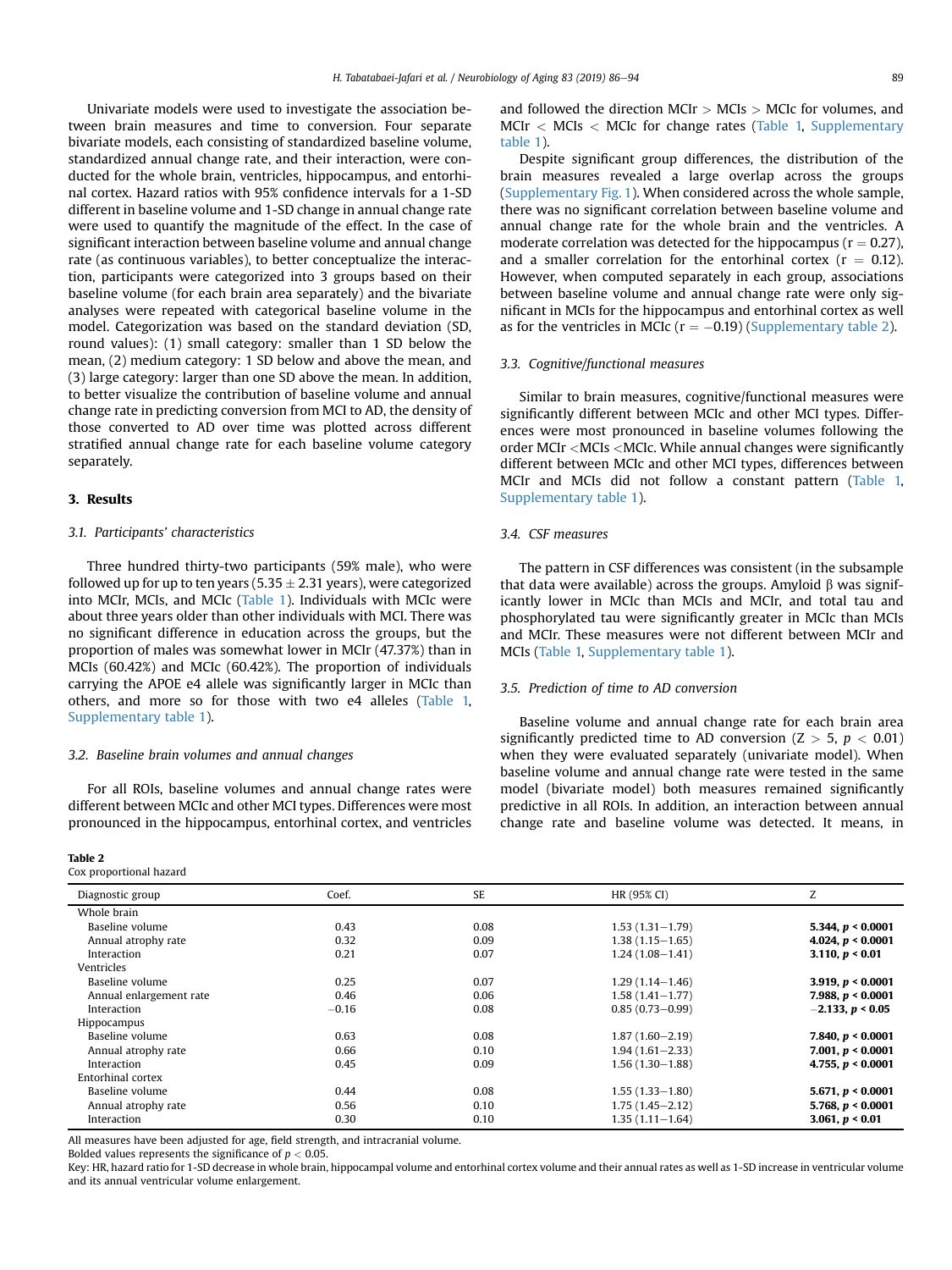addition to a constant increase in the risk for each 1-SD decrease in ROIs' baseline volume (1-SD increase in ventricular volume) and 1-SD increase in annual volume loss, there was an additional risk for each measure, which was dependent on the other measure [\(Table 2](#page-3-0)). To better conceptualize this interactive effect between the 2 measures, analyses were repeated with a categorical baseline volume (small, medium and large) and annual change rate in percent in the model (Table 3). Following are brief reports for each ROI separately.

Because APOE e4 carrier prevalence was significantly higher in MCIc than other MCI types, post hoc analyses were carried out to investigate the effect of APOE e4 on the predictive values of baseline volumes and annual change rates and their interactions. The result showed that APOE e4 genotype had no effect on the predictive values of these measures as well as their interactions.

[Fig. 1](#page-5-0) demonstrates the distribution of individuals converted from MCI to AD within ten years using Cox analysis to estimate probability in each separate baseline category across stratified annual atrophy rates (enlargement rate for the ventricles). It reveals that at hippocampal baseline volumes less than 5500 mm<sup>3</sup>, conversion within 3 years occurs regardless of the atrophy rate. A similar but somewhat weaker pattern was observed for an entorhinal cortex volume smaller than 2800 mm<sup>3</sup>, a whole brain volume smaller than 1,040,000 mm<sup>3</sup>, and a ventricular volume larger than 55,000 mm<sup>3</sup>. By contrast, atrophy rate (enlargement rate for the ventricles) is determinant of probability of conversion over time at medium to large baseline brain volumes (medium to small for the ventricles). It is especially noticeable for the hippocampus with atrophy rate more than the average.

#### 3.5.1. Whole brain

Atrophy rate did not predict time to conversion in whole brain baseline volumes less than 1,040,000 mm<sup>3</sup>, whereas it had significant predictive value at higher volumes. Medium to large whole brain volumes were associated with 61% and 72% lower risk of conversion from MCI to AD compared with small volumes. An additional 35% and 43% decrease in the risk of conversion were demonstrated for every 1 percent lower atrophy rate in medium and large volumes.

#### 3.5.2. Ventricles

Enlargement rate did not predict time to conversion in ventricular baseline volumes larger than 55,000 mm<sup>3</sup>, whereas it had significant predictive value at small volumes (lower than 28,000 mm<sup>3</sup>). Medium to small volumes were, respectively, associated with 48% and 83% lower risk of conversion from MCI to AD compared with large volumes. An additional 14% increase in the risk of conversion was demonstrated for 1 percent greater enlargement rate in small volumes.

#### 3.5.3. Hippocampus

Atrophy rate did not predict time to conversion in hippocampal baseline volumes less than 5500 mm<sup>3</sup>, whereas it had significant predictive value at higher volumes. Medium to large volumes were associated with 69% and 95% lower risk of conversion from MCI to AD compared with small volumes. An additional 15% and 50% decrease in the risk of conversion were demonstrated for every 1 percent lower atrophy rate in medium and large volumes.

#### 3.5.4. Entorhinal cortex

Atrophy rate did not predict time to conversion in entorhinal cortex baseline volumes less than 2800 mm<sup>3</sup>, whereas it had significant predictive value at large volumes (larger than 4000 mm<sup>3</sup>). Medium to large entorhinal cortex volumes were, respectively, associated with 47% and 86% lower risk of conversion from MCI to AD compared with small volumes. An additional 24% decrease in the risk of conversion was demonstrated for 1 percent lower atrophy rate in large entorhinal cortex baseline volumes.

#### Table 3

Risk of conversion from MCI to AD over time (Cox proportional hazard ratios) in medium and large brain volume categories (small and medium categories in the ventricles) compared with the small brain volume category (large category in the ventricles)

| Diagnostic group                 | Coef.   | <b>SE</b> | HR (95% CI)         | $Z$ , <i>p</i> -value   |  |  |  |
|----------------------------------|---------|-----------|---------------------|-------------------------|--|--|--|
| Whole brain                      |         |           |                     |                         |  |  |  |
| Medium whole brain               | $-0.96$ | 0.21      | $0.39(0.25 - 0.58)$ | $-4.488, p < 0.0001$    |  |  |  |
| Large whole brain                | $-1.28$ | 0.32      | $0.28(0.15 - 0.53)$ | $-3.949, p < 0.0001$    |  |  |  |
| Atrophy rate <sup>a</sup>        | 0.08    | 0.18      | $1.08(0.76 - 1.54)$ | 0.438, $p = 0.66$       |  |  |  |
| Medium whole brain: atrophy rate | $-0.44$ | 0.21      | $0.65(0.43 - 0.98)$ | $-2.072, p < 0.05$      |  |  |  |
| Large whole brain: atrophy rate  | $-0.56$ | 0.34      | $0.57(0.34 - 0.96)$ | $-2.132, p < 0.05$      |  |  |  |
| Ventricles                       |         |           |                     |                         |  |  |  |
| Medium ventricles                | $-0.65$ | 0.32      | $0.52(0.28 - 0.97)$ | $-2.068, p < 0.05$      |  |  |  |
| Small ventricles                 | $-1.76$ | 0.48      | $0.17(0.07 - 0.42)$ | $-3.664, p < 0.001$     |  |  |  |
| Enlargement rate <sup>b</sup>    | 0.05    | 0.05      | $1.05(0.96 - 1.15)$ | 1.000, $p = 0.32$       |  |  |  |
| Medium ventricles: atrophy rate  | 0.04    | 0.05      | $1.04(0.94 - 1.14)$ | 0.757, $p = 0.45$       |  |  |  |
| Small ventricles: atrophy rate   | 0.13    | 0.06      | $1.14(1.01-1.29)$   | 2.065, $p < 0.05$       |  |  |  |
| <b>Hippocampus</b>               |         |           |                     |                         |  |  |  |
| Medium hippocampus               | $-1.16$ | 0.28      | $0.31(0.18 - 0.54)$ | $-4.122$ , $p < 0.0001$ |  |  |  |
| Large hippocampus                | $-3.09$ | 0.50      | $0.05(0.02 - 0.12)$ | $-6.252$ , $p < 0.0001$ |  |  |  |
| Atrophy rate <sup>a</sup>        | $-0.04$ | 0.05      | $0.96(0.86 - 1.06)$ | $-0.818, p = 0.41$      |  |  |  |
| Medium hippocampus: atrophy rate | $-0.16$ | 0.06      | $0.85(0.75 - 0.97)$ | $-2.472, p < 0.05$      |  |  |  |
| Large hippocampus: atrophy rate  | $-0.69$ | 0.14      | $0.50(0.38 - 0.66)$ | $-5.022$ , $p < 0.0001$ |  |  |  |
| Entorhinal cortex                |         |           |                     |                         |  |  |  |
| Medium entorhinal                | $-0.64$ | 0.22      | $0.53(0.34 - 0.81)$ | $-2.954, p < 0.01$      |  |  |  |
| Large entorhinal                 | $-1.97$ | 0.35      | $0.14(0.07 - 0.28)$ | $-5.600, p < 0.0001$    |  |  |  |
| Atrophy rate <sup>a</sup>        | $-0.05$ | 0.03      | $0.96(0.91 - 1.01)$ | $-1.623, p = 0.11$      |  |  |  |
| Medium entorhinal: atrophy rate  | $-0.03$ | 0.04      | $0.98(0.90 - 1.04)$ | $-0.900, p = 0.37$      |  |  |  |
| Large entorhinal: atrophy rate   | $-0.27$ | 0.07      | $0.76(0.67 - 0.87)$ | $-3.941, p < 0.0001$    |  |  |  |

Small category, smaller than one SD below the mean; medium category, one SD below and above the mean; and large category, larger than one SD above the mean. All measures have been adjusted for age, sex, field strength, and intracranial volume.

Bolded values represents the significance of  $p < 0.05$ .

Key: AD, Alzheimer's disease; MCI, mild cognitive impairment; Coef, coefficient; SE, standard error; HR, hazard ratio.

Atrophy rate in the small volume category.

**b** Enlargement rate in the large ventricular volume category.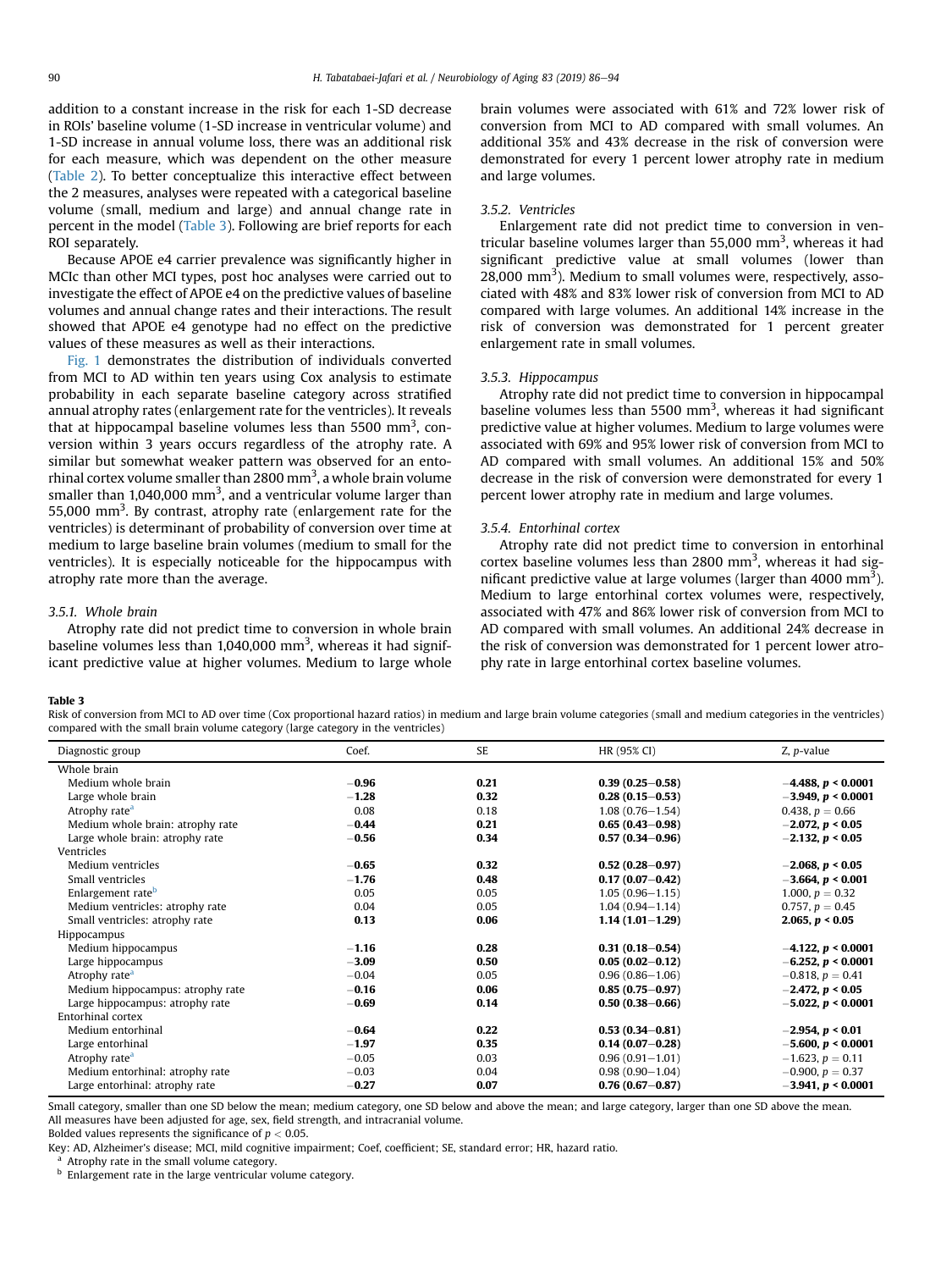<span id="page-5-0"></span>

# Time to conversion (day)

Fig. 1. Distribution of probability of conversion over time: Separate illustration of probability density measured by Cox proportional models in 4 brain areas at 3 baseline categories across stratified respected annual atrophy rate (enlargement rate for the ventricles) within ten years. The figure shows that at hippocampal baseline volumes less than 5500 mm<sup>3</sup>, conversions mostly happen within three years regardless of atrophy rate. Similar patterns but relatively less determinant are noticeable at entorhinal cortex volumes lower than 2800 mm<sup>3</sup>, at whole brain baseline volumes lower than 1,040,000 mm<sup>3</sup>, and at ventricle baseline volumes larger than 55,000 mm<sup>3</sup>. By contrast, atrophy rate (enlargement rate for the ventricles) has an impact on probability of conversion over time at medium to large baseline brain volumes (medium to small for the ventricles), especially noticeable for the hippocampus with atrophy rate more than the average.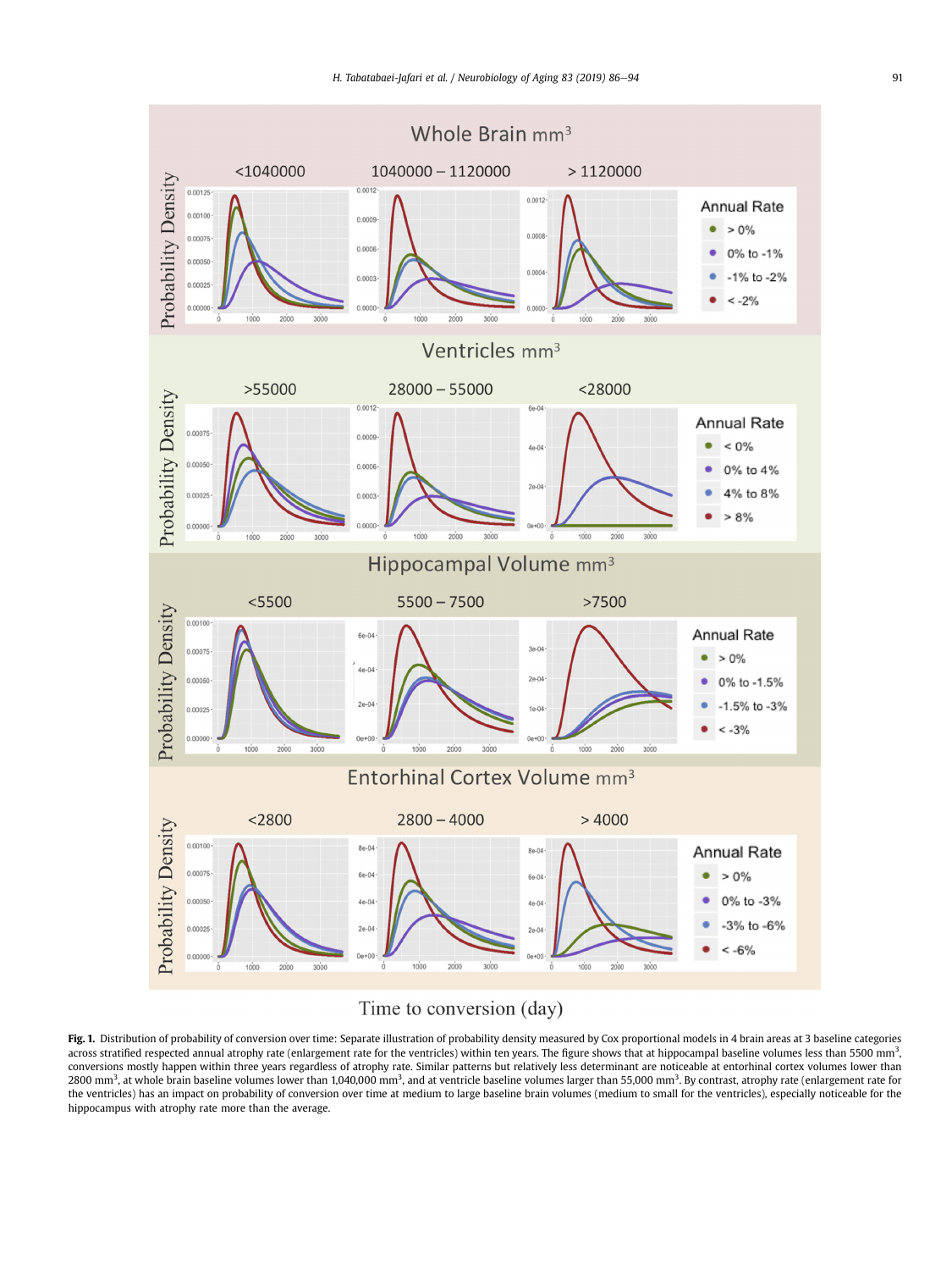## 4. Discussion

This study aimed to investigate of the volume or change in volume over time of different brain regions could predict the time to conversion from MCI to AD. The main finding was that the baseline volumes of the whole brain, ventricles, hippocampus, and entorhinal cortex and their respective atrophy rates (enlargement rate for ventricles) were all significant predictors of earlier conversion. However, the predictive value of these ROIs' atrophy rates was highly dependent on their baseline volume.

Although volume and change in volume over time are predictive across all ROIs, the effect of baseline volume on the predictive value of volume change over time is more distinctive in the hippocampus than other ROIs ([Fig. 1\)](#page-5-0). Individuals with hippocampal volumes smaller than 5500  $mm<sup>3</sup>$  mostly convert to AD within three years regardless of atrophy rate. This has an important implication for clinical trials aiming to delay AD conversion by reducing atrophy rate. In these trials, any treatment effects on brain atrophy rate should be interpreted in light of baseline volumes because at small hippocampal volumes, any reduction in atrophy rate is less likely to be associated with delay in disease progression. Indeed, it may be better for clinical trials to exclude individuals with small hippocampal volumes to identify interventions that can really delay the conversion by reducing volume loss. In addition, hippocampal volume can be used as a simple heuristics to identify those at risk of early conversion in clinical practice. However, it is important to note that the baseline brain volumes in this study were normalized for age, sex, field strength, and ICV, and therefore, hippocampal threshold for small volume (i.e., 5500  $\text{mm}^{3}$ ) for any individual must be corrected with the provided formula

explained by the contribution of previous (reflected in baseline volume) and ensuing (reflecting in atrophy rate) neurodegeneration in prediction of progression. It is likely that at medium baseline volumes, there is a balance between previous and ensuing neurodegeneration; thus both measures are determinant of the time to conversion. While at volume larger than 7500 mm<sup>3</sup>, because of low level of previous degeneration, only a large atrophy rate (more than the average of 3%/y) can be determinant of time to AD conversion.

The present results are particularly significant because they provide a guide on how structural imaging measures can assist in predicting conversion to AD as recommended by the National Institute on Aging and the Alzheimer's Association although to date they have been unable to advise on how this should or could be done [\(Jack et al., 2018\)](#page-7-0). This approach also aligns with our understanding of AD's pathological progression, which recognizes MCI as a clinical stage of the disease continuum, rather than a distinct clinical entity with a higher risk of AD conversion [\(Albert et al.,](#page-7-0) [2011; Dubois et al., 2016\)](#page-7-0).

It is noteworthy that the selection of the brain ROIs in this study was based on the typical spread of the neurofibrillary tangles and neurodegeneration in the course of the disease. Typically, AD's neurofibrillary tangles aggregation and subsequent neurodegeneration originate in the transentorhinal cortex and spread through the hippocampus to subcortical structures and the lateral temporal, parietal, and frontal association and primary cortices ([Braak and Braak, 1991](#page-7-0)). However, there is some evidence demonstrating the presence of at least 2 atypical subtypes of AD that do not follow the typical pattern, i.e., limbic-predominant AD and hippocampus-sparing AD ([Byun et al., 2015; Ferreira et al., 2017;](#page-7-0) [Whitwell et al., 2012\)](#page-7-0). In the limbic-predominant AD, fibrillary

Hippocampal threshold  $=$  Male  $>$  3141 + 74.5  $*$  Age  $-$  477.5  $*$  field strength  $-$  0.0014  $*$  ICV Female  $\geq 3438 + 74.5 *$  Age  $- 477.5 *$  field strength  $- 0.0014 *$  ICV

Although we cannot shed light on specific reasons for this hippocampal threshold, we speculate that volumes below this value are indicative of an accumulation of pathology, which makes conversion to AD all but inevitable. Regional accumulation of pathology is associated with concomitant spread of pathology to the adjacent brain areas. At early stages of the disease, neuropathology and brain atrophy is mainly limited to the medial and inferior temporal lobes (including hippocampus and entorhinal cortex) particularly in relation to tauopathy. As the disease progresses, degeneration spreads into more posterior regions of the temporal lobe and starts to spread to the parietal lobe. By the time of conversion to AD, atrophy has become more severe in the areas first affected and has spread further into the frontal lobes ([Braak and Braak, 1991; Thal](#page-7-0) [et al., 2002; Whitwell et al., 2007\)](#page-7-0). Therefore, hippocampal volume below a certain threshold is not only indicative of pathology accumulation in this structure but also of spreading neurodegeneration in adjacent regions, which together indicate poorer prognosis.

By contrast, in those with larger ROI volumes, atrophy rate is a predictor of the time to conversion but is dependent on baseline volume. The pattern in larger volumes is also somewhat more distinctive in the hippocampus than other ROIs. Atrophy rate in those with medium to large hippocampal baseline volume (5500 mm $^3-$ 7500 mm $^3$ ) is determinant of the risk of AD conversion, whereas at volume larger than 7500 mm $^3$ , atrophy rate more than the average, i.e., more than 3%/y, is determinant. This can also be

tangles and degeneration remain restrictively in medial temporal lobe and cortical areas remain relatively preserved. The hippocampus and entorhinal cortex are severely involved and progression to the final stages of the disease is faster than the other subtypes ([Ferreira et al., 2017; Murray et al., 2011\)](#page-7-0). Thus, hippocampal atrophy would be expected to remain predictive of time to conversion, and to be consistent with the present findings. By contrast, in the hippocampus-sparing subtype, the pathology originates in the lateral cortical areas and the medial temporal lobe including the hippocampus remains preserved and hippocampal atrophy is in line with that found in normal aging ([Ferreira et al.,](#page-7-0) [2017\)](#page-7-0). Thus, hippocampal atrophy is not expected to be predictive of time to AD conversion. Of relevance to the present findings, the possible presence of this subtype in the sample investigated—it affects approximately  $10\%$  of all AD cases in the population-may have negatively impacted the predictive value of the measures investigated, although probably only to a small extent.

To our knowledge, the present study is the first investigation of interaction between brain volume and annual change rate in predicting the time to conversion from MCI to AD. In addition, unlike previous studies, which investigated the prediction of conversion from MCI to AD within follow-ups of 1 to three years ([Jack et al.,](#page-7-0) [2005; Liu et al., 2017; McEvoy et al., 2011; Risacher et al., 2009\)](#page-7-0), the follow-up time of the present study was up to ten years. However, these findings need replications in other population before their usefulness in clinical practice can ascertained.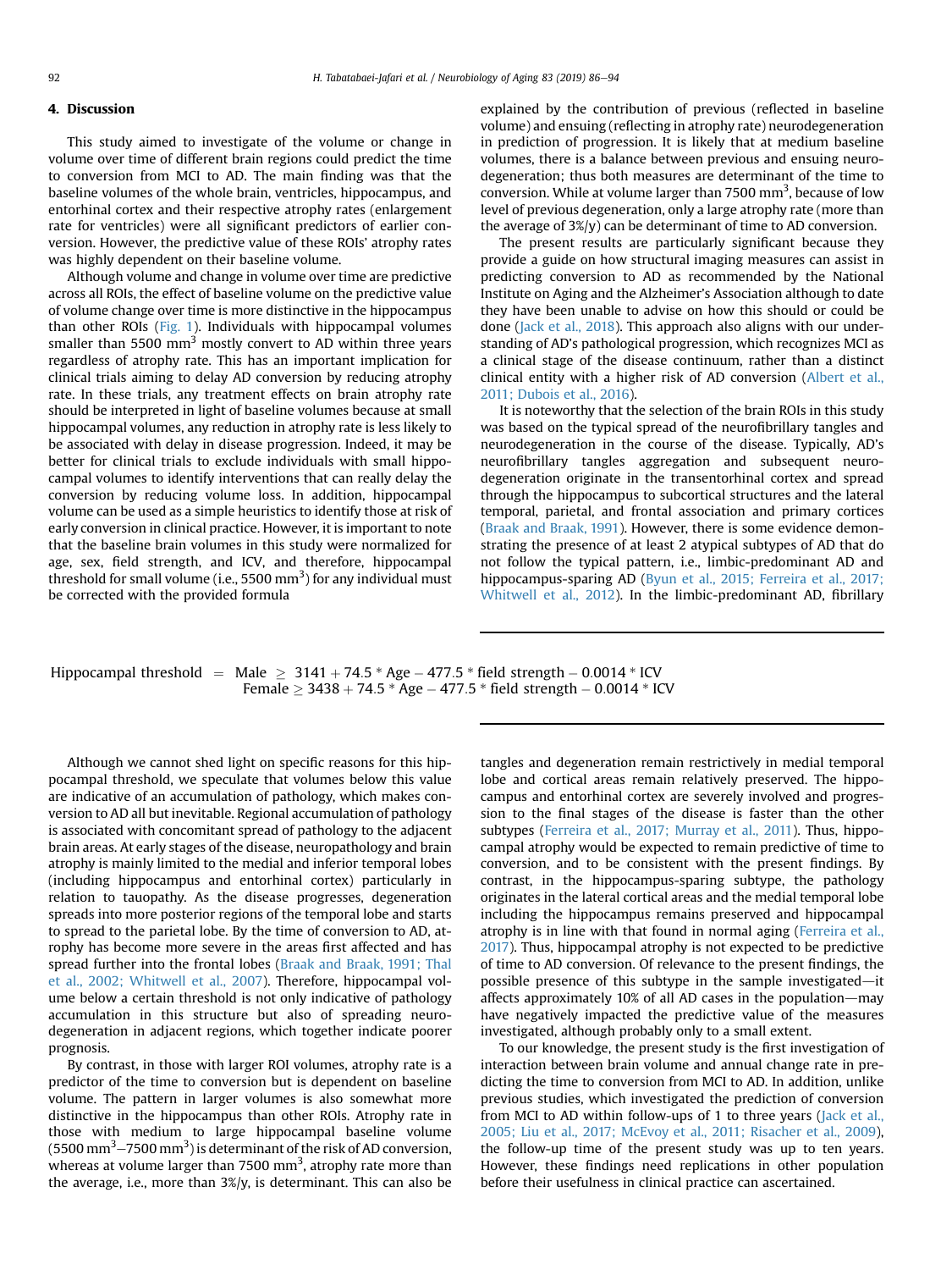## <span id="page-7-0"></span>5. Conclusion

These findings are among the first to demonstrate that simple structural imaging measures can make a useful contribution in predicting disease progression from MCI to AD. Importantly, they provide specific guidance on volumetric thresholds in specific brain structures, which can be used to inform clinical assessment. However, while this is an important first step, further investigation in different, more diverse, and larger populations is needed before recommendation for their routine use in clinical trials and clinical practice can be confidently made.

#### Disclosure

None.

## Acknowledgements

Data collection and sharing for this project was funded by the Alzheimer's Disease Neuroimaging Initiative (ADNI; National Institutes of Health Grant U01 AG024904). ADNI is funded by the National Institute on Aging, the National Institute of Biomedical Imaging and Bioengineering, and through generous contributions from the following: Alzheimer's Association; Alzheimer Drug Discovery Foundation; BioClinica, Inc; Biogen Idec Inc; Bristol-Myers Squibb Company; Eisai Inc; Elan Pharmaceuticals, Inc; Eli Lilly and Company; F. Hoffmann-La Roche Ltd and its affiliated company Genentech, Inc; GE Healthcare; Innogenetics, N.V.; IXICO Ltd.; Janssen Alzheimer Immunotherapy Research & Development, LLC.; Johnson & Johnson Pharmaceutical Research & Development LLC.; Medpace, Inc; Merck & Co, Inc; Meso Scale Diagnostics, LLC.; NeuroRx Research; Novartis Pharmaceuticals Corporation; Pfizer Inc; Piramal Imaging; Servier; Synarc Inc; and Takeda Pharmaceutical Company. The Canadian Institutes of Health Research is providing funds to support ADNI clinical sites in Canada. Private sector contributions are facilitated by the Foundation for the National Institutes of Health [\(www.fnih.org\)](http://www.fnih.org). The grantee organization is the Northern California Institute for Research and Education, and the study is co-ordinated by the Alzheimer's Disease Cooperative Study at the University of California, San Diego. ADNI data are disseminated by the Laboratory for Neuro Imaging at the University of Southern California. This research was partly undertaken on the National Computational Infrastructure (NCI) facility in Canberra, Australia, which is supported by the Australian Commonwealth Government and by an Australian Government Research Training Program (RTP) Scholarship.

This research did not receive any specific grant from funding agencies in the public, commercial, or not-for-profit sectors.

## Appendix A. Supplementary data

Supplementary data to this article can be found online at [https://](https://doi.org/10.1016/j.neurobiolaging.2019.08.033) [doi.org/10.1016/j.neurobiolaging.2019.08.033](https://doi.org/10.1016/j.neurobiolaging.2019.08.033).

## References

- [Albert, M.S., DeKosky, S.T., Dickson, D., Dubois, B., Feldman, H.H., Fox, N.C., Gamst, A.,](http://refhub.elsevier.com/S0197-4580(19)30319-7/sref1) [Holtzman, D.M., Jagust, W.J., Petersen, R.C., Snyder, P.J., Carrillo, M.C., Thies, B.,](http://refhub.elsevier.com/S0197-4580(19)30319-7/sref1) [Phelps, C.H., 2011. The diagnosis of mild cognitive impairment due to Alz](http://refhub.elsevier.com/S0197-4580(19)30319-7/sref1)heimer'[s disease: recommendations from the National Institute on Aging-Alz](http://refhub.elsevier.com/S0197-4580(19)30319-7/sref1)heimer'[s Association workgroups on diagnostic guidelines for Alzheimer](http://refhub.elsevier.com/S0197-4580(19)30319-7/sref1)'s [disease. Alzheimers Dement. 7, 270](http://refhub.elsevier.com/S0197-4580(19)30319-7/sref1)-[279.](http://refhub.elsevier.com/S0197-4580(19)30319-7/sref1)
- [Braak, H., Braak, E., 1991. Neuropathological stageing of Alzheimer-related changes.](http://refhub.elsevier.com/S0197-4580(19)30319-7/sref2) [Acta Neuropathol. 82, 239](http://refhub.elsevier.com/S0197-4580(19)30319-7/sref2)-[259.](http://refhub.elsevier.com/S0197-4580(19)30319-7/sref2)
- [Braak, H., Braak, E., 1997. Frequency of stages of Alzheimer-related lesions in](http://refhub.elsevier.com/S0197-4580(19)30319-7/sref3) [different age categories. Neurobiol. Aging 18, 351](http://refhub.elsevier.com/S0197-4580(19)30319-7/sref3)-[357.](http://refhub.elsevier.com/S0197-4580(19)30319-7/sref3)
- [Byun, M.S., Kim, S.E., Park, J., Yi, D., Choe, Y.M., Sohn, B.K., Choi, H.J., Baek, H.,](http://refhub.elsevier.com/S0197-4580(19)30319-7/sref4) [Han, J.Y., Woo, J.I., Lee, D.Y., Alzheimer](http://refhub.elsevier.com/S0197-4580(19)30319-7/sref4)'s Disease Neuroimaging, I, 2015. Het[erogeneity of regional brain atrophy patterns associated with distinct pro](http://refhub.elsevier.com/S0197-4580(19)30319-7/sref4)gression rates in Alzheimer'[s disease. PLoS One 10, e0142756.](http://refhub.elsevier.com/S0197-4580(19)30319-7/sref4)
- [Douaud, G.l., Refsum, H., de Jager, C.A., Jacoby, R., Nichols, T.E., Smith, S.M.,](http://refhub.elsevier.com/S0197-4580(19)30319-7/sref5) [Smith, A.D., 2013. Preventing Alzheimer](http://refhub.elsevier.com/S0197-4580(19)30319-7/sref5)'s disease-related gray matter atrophy [by B-vitamin treatment. Proc. Natl. Acad. Sci. U. S. A. 110, 9523](http://refhub.elsevier.com/S0197-4580(19)30319-7/sref5)-[9528.](http://refhub.elsevier.com/S0197-4580(19)30319-7/sref5)
- [Dubois, B., Chupin, M., Hampel, H., Lista, S., Cavedo, E., Croisile, B., Louis](http://refhub.elsevier.com/S0197-4580(19)30319-7/sref6) [Tisserand, G., Touchon, J., Bonafe, A., Ousset, P.J., Ait Ameur, A., Rouaud, O.,](http://refhub.elsevier.com/S0197-4580(19)30319-7/sref6) Ricolfi[, F., Vighetto, A., Pasquier, F., Delmaire, C., Ceccaldi, M., Girard, N.,](http://refhub.elsevier.com/S0197-4580(19)30319-7/sref6) [Dufouil, C., Lehericy, S., Tonelli, I., Duveau, F., Colliot, O., Garnero, L., Sarazin, M.,](http://refhub.elsevier.com/S0197-4580(19)30319-7/sref6) [Dormont, D., Hippocampus Study, G., Hippocampus Study, G., 2015. Donepezil](http://refhub.elsevier.com/S0197-4580(19)30319-7/sref6) [decreases annual rate of hippocampal atrophy in suspected prodromal Alz](http://refhub.elsevier.com/S0197-4580(19)30319-7/sref6)heimer'[s disease. Alzheimers Dement. 11, 1041](http://refhub.elsevier.com/S0197-4580(19)30319-7/sref6)-[1049.](http://refhub.elsevier.com/S0197-4580(19)30319-7/sref6)
- Dubois, B., Hampel, H., Feldman, H.H., Scheltens, P., Aisen, P., Andrieu, [Bakardjian, H., Benali, H., Bertram, L., Blennow, K., Broich, K., Cavedo, E., Crutch, S.,](http://refhub.elsevier.com/S0197-4580(19)30319-7/sref7) [Dartigues, J.F., Duyckaerts, C., Epelbaum, S., Frisoni, G.B., Gauthier, S., Genthon, R.,](http://refhub.elsevier.com/S0197-4580(19)30319-7/sref7) [Gouw, A.A., Habert, M.O., Holtzman, D.M., Kivipelto, M., Lista, S., Molinuevo, J.L.,](http://refhub.elsevier.com/S0197-4580(19)30319-7/sref7) O'[Bryant, S.E., Rabinovici, G.D., Rowe, C., Salloway, S., Schneider, L.S., Sperling, R.,](http://refhub.elsevier.com/S0197-4580(19)30319-7/sref7) [Teichmann, M., Carrillo, M.C., Cummings, J., Jack Jr., C.R., Proceedings of the](http://refhub.elsevier.com/S0197-4580(19)30319-7/sref7) [Meeting of the International Working, G., the American Alzheimer](http://refhub.elsevier.com/S0197-4580(19)30319-7/sref7)'s Association [on "The Preclinical State of, A.D., July, Washington Dc, U.S.A, 2016. Preclinical](http://refhub.elsevier.com/S0197-4580(19)30319-7/sref7) Alzheimer's disease: defi[nition, natural history, and diagnostic criteria. Alz](http://refhub.elsevier.com/S0197-4580(19)30319-7/sref7)heimer'[s & dementia. J. Alzheimers Assoc. 12, 292](http://refhub.elsevier.com/S0197-4580(19)30319-7/sref7)–[323.](http://refhub.elsevier.com/S0197-4580(19)30319-7/sref7)
- [Falahati, F., Ferreira, D., Muehlboeck, J.S., Eriksdotter, M., Simmons, A.,](http://refhub.elsevier.com/S0197-4580(19)30319-7/sref8) [Wahlund, L.O., Westman, E., 2017. Monitoring disease progression in mild](http://refhub.elsevier.com/S0197-4580(19)30319-7/sref8) [cognitive impairment: associations between atrophy patterns, cognition, APOE](http://refhub.elsevier.com/S0197-4580(19)30319-7/sref8) [and amyloid. Neuroimage Clin. 16, 418](http://refhub.elsevier.com/S0197-4580(19)30319-7/sref8)-[428.](http://refhub.elsevier.com/S0197-4580(19)30319-7/sref8)
- [Ferreira, D., Verhagen, C., Hernandez-Cabrera, J.A., Cavallin, L., Guo, C.J., Ekman, U.,](http://refhub.elsevier.com/S0197-4580(19)30319-7/sref9) [Muehlboeck, J.S., Simmons, A., Barroso, J., Wahlund, L.O., Westman, E., 2017.](http://refhub.elsevier.com/S0197-4580(19)30319-7/sref9) Distinct subtypes of Alzheimer'[s disease based on patterns of brain atrophy:](http://refhub.elsevier.com/S0197-4580(19)30319-7/sref9) [longitudinal trajectories and clinical applications. Sci. Rep. 7, 46263.](http://refhub.elsevier.com/S0197-4580(19)30319-7/sref9)
- [Fjell, A.M., Westlye, L.T., Grydeland, H., Amlien, I., Espeseth, T., Reinvang, I., Raz, N.,](http://refhub.elsevier.com/S0197-4580(19)30319-7/sref10) [Dale, A.M., Walhovd, K.B., 2014. Accelerating cortical thinning: unique to de](http://refhub.elsevier.com/S0197-4580(19)30319-7/sref10)[mentia or universal in aging? Cereb. Cortex 24, 919](http://refhub.elsevier.com/S0197-4580(19)30319-7/sref10)-[934.](http://refhub.elsevier.com/S0197-4580(19)30319-7/sref10)
- [Gavidia-Bovadilla, G., Kanaan-Izquierdo, S., Mataro-Serrat, M., Perera-Lluna, A.,](http://refhub.elsevier.com/S0197-4580(19)30319-7/sref11) Alzheimer'[s Disease Neuroimaging, I, 2017. Early prediction of Alzheimer](http://refhub.elsevier.com/S0197-4580(19)30319-7/sref11)'s [disease using null longitudinal model-based classi](http://refhub.elsevier.com/S0197-4580(19)30319-7/sref11)fiers. PLoS One 12, e0168011.
- [Jack Jr., C.R., Bennett, D.A., Blennow, K., Carrillo, M.C., Dunn, B., Haeberlein, S.B.,](http://refhub.elsevier.com/S0197-4580(19)30319-7/sref12) [Holtzman, D.M., Jagust, W., Jessen, F., Karlawish, J., Liu, E., Molinuevo, J.L.,](http://refhub.elsevier.com/S0197-4580(19)30319-7/sref12) [Montine, T., Phelps, C., Rankin, K.P., Rowe, C.C., Scheltens, P., Siemers, E.,](http://refhub.elsevier.com/S0197-4580(19)30319-7/sref12) [Snyder, H.M., Sperling, R., Contributors, 2018. NIA-AA Research Framework:](http://refhub.elsevier.com/S0197-4580(19)30319-7/sref12) toward a biological definition of Alzheimer'[s disease. Alzheimers Dement. 14,](http://refhub.elsevier.com/S0197-4580(19)30319-7/sref12)  $535 - 562.$  $535 - 562.$  $535 - 562.$
- [Jack Jr., C.R., Bernstein, M.A., Fox, N.C., Thompson, P., Alexander, G., Harvey, D.,](http://refhub.elsevier.com/S0197-4580(19)30319-7/sref13) [Borowski, B., Britson, P.J., J, L.W., Ward, C., Dale, A.M., Felmlee, J.P., Gunter, J.L.,](http://refhub.elsevier.com/S0197-4580(19)30319-7/sref13) [Hill, D.L., Killiany, R., Schuff, N., Fox-Bosetti, S., Lin, C., Studholme, C.,](http://refhub.elsevier.com/S0197-4580(19)30319-7/sref13) [DeCarli, C.S., Krueger, G., Ward, H.A., Metzger, G.J., Scott, K.T., Mallozzi, R.,](http://refhub.elsevier.com/S0197-4580(19)30319-7/sref13) [Blezek, D., Levy, J., Debbins, J.P., Fleisher, A.S., Albert, M., Green, R., Bartzokis, G.,](http://refhub.elsevier.com/S0197-4580(19)30319-7/sref13) [Glover, G., Mugler, J., Weiner, M.W., 2008. The Alzheimer](http://refhub.elsevier.com/S0197-4580(19)30319-7/sref13)'s disease neuro[imaging initiative \(ADNI\): MRI methods. J. Magn. Reson. Imaging 27, 685](http://refhub.elsevier.com/S0197-4580(19)30319-7/sref13)–[691.](http://refhub.elsevier.com/S0197-4580(19)30319-7/sref13)
- [Jack Jr., C.R., Shiung, M.M., Weigand, S.D., O](http://refhub.elsevier.com/S0197-4580(19)30319-7/sref14)'Brien, P.C., Gunter, J.L., Boeve, B.F., [Knopman, D.S., Smith, G.E., Ivnik, R.J., Tangalos, E.G., Petersen, R.C., 2005. Brain](http://refhub.elsevier.com/S0197-4580(19)30319-7/sref14) [atrophy rates predict subsequent clinical conversion in normal elderly and](http://refhub.elsevier.com/S0197-4580(19)30319-7/sref14) [amnestic MCI. Neurology 65, 1227](http://refhub.elsevier.com/S0197-4580(19)30319-7/sref14)-[1231.](http://refhub.elsevier.com/S0197-4580(19)30319-7/sref14)
- [Kile, S., Au, W., Parise, C., Rose, K., Donnel, T., Hankins, A., Chan, M., Ghassemi, A.,](http://refhub.elsevier.com/S0197-4580(19)30319-7/sref15) [2017. IVIG treatment of mild cognitive impairment due to Alzheimer](http://refhub.elsevier.com/S0197-4580(19)30319-7/sref15)'s disease: a [randomised double-blinded exploratory study of the effect on brain atrophy,](http://refhub.elsevier.com/S0197-4580(19)30319-7/sref15) [cognition and conversion to dementia. J. Neurol. Neurosurg. Psychiatry 88,](http://refhub.elsevier.com/S0197-4580(19)30319-7/sref15)  $106 - 112$  $106 - 112$  $106 - 112$
- [Kobe, T., Witte, A.V., Schnelle, A., Lesemann, A., Fabian, S., Tesky, V.A., Pantel, J.,](http://refhub.elsevier.com/S0197-4580(19)30319-7/sref16) [Floel, A., 2016. Combined omega-3 fatty acids, aerobic exercise and cognitive](http://refhub.elsevier.com/S0197-4580(19)30319-7/sref16) [stimulation prevents decline in gray matter volume of the frontal, parietal and](http://refhub.elsevier.com/S0197-4580(19)30319-7/sref16) [cingulate cortex in patients with mild cognitive impairment. Neuroimage 131,](http://refhub.elsevier.com/S0197-4580(19)30319-7/sref16)  $226 - 238$  $226 - 238$ .
- [Li, Y., Wang, Y., Wu, G., Shi, F., Zhou, L., Lin, W., Shen, D., 2012. Discriminant analysis](http://refhub.elsevier.com/S0197-4580(19)30319-7/sref17) [of longitudinal cortical thickness changes in Alzheimer](http://refhub.elsevier.com/S0197-4580(19)30319-7/sref17)'s disease using dynamic [and network features. Neurobiol. Aging 33, 427.e15](http://refhub.elsevier.com/S0197-4580(19)30319-7/sref17)-[427.e30.](http://refhub.elsevier.com/S0197-4580(19)30319-7/sref17)
- [Liu, K., Chen, K., Yao, L., Guo, X., 2017. Prediction of mild cognitive impairment](http://refhub.elsevier.com/S0197-4580(19)30319-7/sref18) [conversion using a combination of independent component analysis and the](http://refhub.elsevier.com/S0197-4580(19)30319-7/sref18) [Cox model. Front Hum. Neurosci. 11, 33](http://refhub.elsevier.com/S0197-4580(19)30319-7/sref18).
- [McEvoy, L.K., Holland, D., Donald, J., Hagler, J., Fennema-Notestine, C., Brewer, J.B.,](http://refhub.elsevier.com/S0197-4580(19)30319-7/sref19) [Dale, A.M., 2011. Mild cognitive impairment: baseline and longitudinal struc](http://refhub.elsevier.com/S0197-4580(19)30319-7/sref19)[tural MR imaging measures improve predictive Prognosis1. Radiology 259,](http://refhub.elsevier.com/S0197-4580(19)30319-7/sref19) [834](http://refhub.elsevier.com/S0197-4580(19)30319-7/sref19)-[843.](http://refhub.elsevier.com/S0197-4580(19)30319-7/sref19)
- [Murray, M.E., Graff-Radford, N.R., Ross, O.A., Petersen, R.C., Duara, R., Dickson, D.W.,](http://refhub.elsevier.com/S0197-4580(19)30319-7/sref20) [2011. Neuropathologically de](http://refhub.elsevier.com/S0197-4580(19)30319-7/sref20)fined subtypes of Alzheimer's disease with distinct [clinical characteristics: a retrospective study. Lancet Neurol. 10, 785](http://refhub.elsevier.com/S0197-4580(19)30319-7/sref20)-[796.](http://refhub.elsevier.com/S0197-4580(19)30319-7/sref20)
- [Petersen, R.C., Aisen, P.S., Beckett, L.A., Donohue, M.C., Gamst, A.C., Harvey, D.J.,](http://refhub.elsevier.com/S0197-4580(19)30319-7/sref21) [Jack, C.R., Jagust, W.J., Shaw, L.M., Toga, A.W., Trojanowski, J.Q., Weiner, M.W.,](http://refhub.elsevier.com/S0197-4580(19)30319-7/sref21) 2010. Alzheimer'[s disease neuroimaging initiative \(ADNI\) clinical characteriza](http://refhub.elsevier.com/S0197-4580(19)30319-7/sref21)tion. Neurology  $74.201-209$ .
- [Pintzka, C.W., Hansen, T.I., Evensmoen, H.R., Haberg, A.K., 2015. Marked effects of](http://refhub.elsevier.com/S0197-4580(19)30319-7/sref22) [intracranial volume correction methods on sex differences in neuroanatomical](http://refhub.elsevier.com/S0197-4580(19)30319-7/sref22) [structures: a HUNT MRI study. Front Neurosci. 9, 238.](http://refhub.elsevier.com/S0197-4580(19)30319-7/sref22)